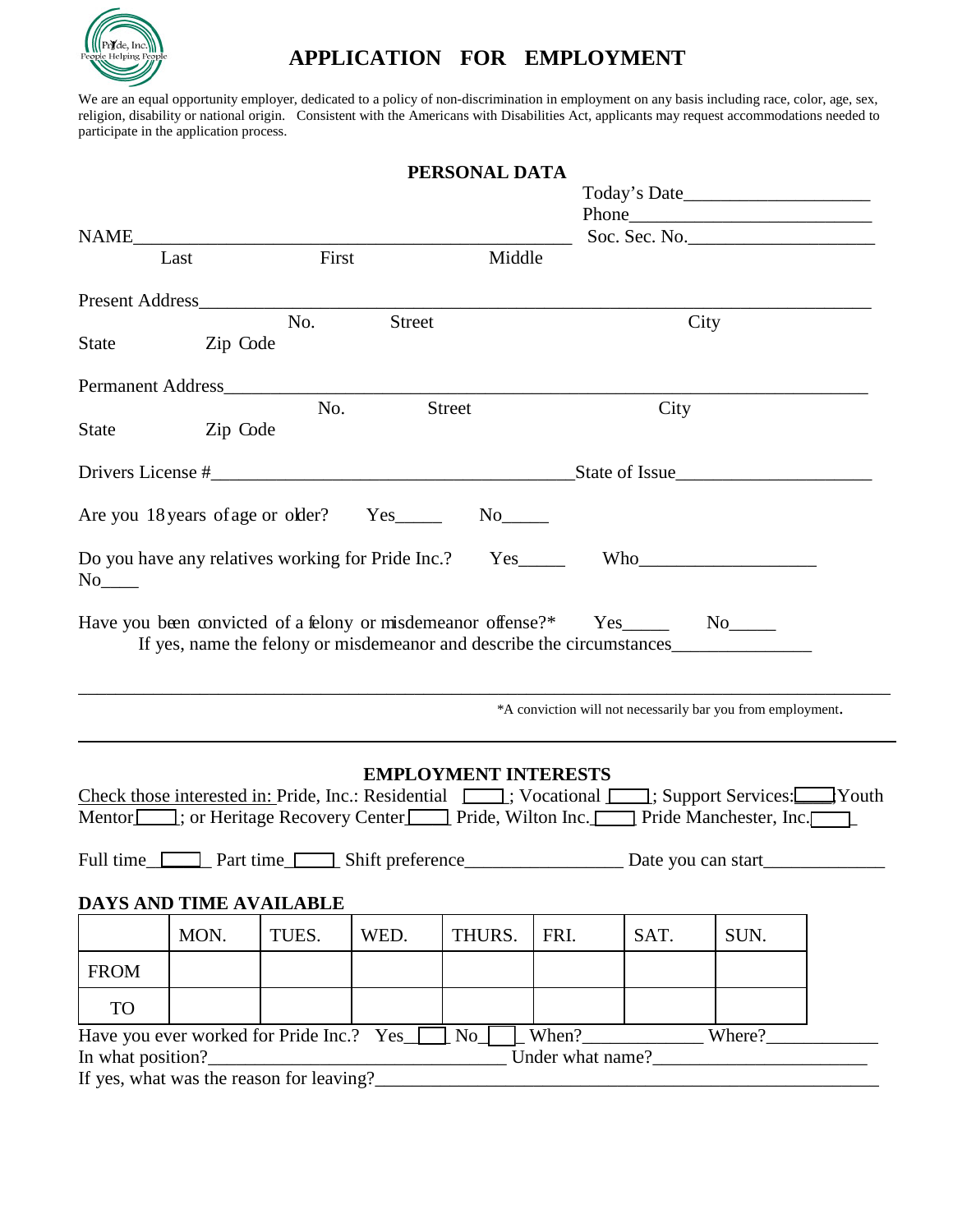### **EDUCATION**

| Type of School                                | Name and Address of School | Did you<br>Graduate? | Degree<br>Granted | Major<br>Subject |
|-----------------------------------------------|----------------------------|----------------------|-------------------|------------------|
| High School/GED                               |                            |                      |                   |                  |
| College                                       |                            |                      |                   |                  |
| <b>Graduate School</b>                        |                            |                      |                   |                  |
| Business, Trade or<br><b>Technical School</b> |                            |                      |                   |                  |

\_\_\_\_\_\_\_\_\_\_\_\_\_\_\_\_\_\_\_\_\_\_\_\_\_\_\_\_\_\_\_\_\_\_\_\_\_\_\_\_\_\_\_\_\_\_\_\_\_\_\_\_\_\_\_\_\_\_\_\_\_\_\_\_\_\_\_\_\_\_\_\_\_\_\_\_\_\_\_\_\_\_\_\_\_\_\_

Any additional training, specials skills and/or qualifications?\_\_\_\_\_\_\_\_\_\_\_\_\_\_\_\_\_\_\_\_\_\_\_\_\_\_\_\_\_\_\_\_\_\_\_\_\_\_

| <b>COMPANY_</b> |                        |                                                                                                                                                                                                                                |  |
|-----------------|------------------------|--------------------------------------------------------------------------------------------------------------------------------------------------------------------------------------------------------------------------------|--|
| Month           |                        |                                                                                                                                                                                                                                |  |
| Month           | Year                   |                                                                                                                                                                                                                                |  |
|                 |                        |                                                                                                                                                                                                                                |  |
|                 |                        | List of duties                                                                                                                                                                                                                 |  |
|                 |                        | Reason for leaving the contract of the contract of the contract of the contract of the contract of the contract of the contract of the contract of the contract of the contract of the contract of the contract of the contrac |  |
|                 |                        | COMPANY From                                                                                                                                                                                                                   |  |
| Month           |                        |                                                                                                                                                                                                                                |  |
| Month           | <b>Example 18</b> Year |                                                                                                                                                                                                                                |  |
|                 |                        |                                                                                                                                                                                                                                |  |
|                 |                        |                                                                                                                                                                                                                                |  |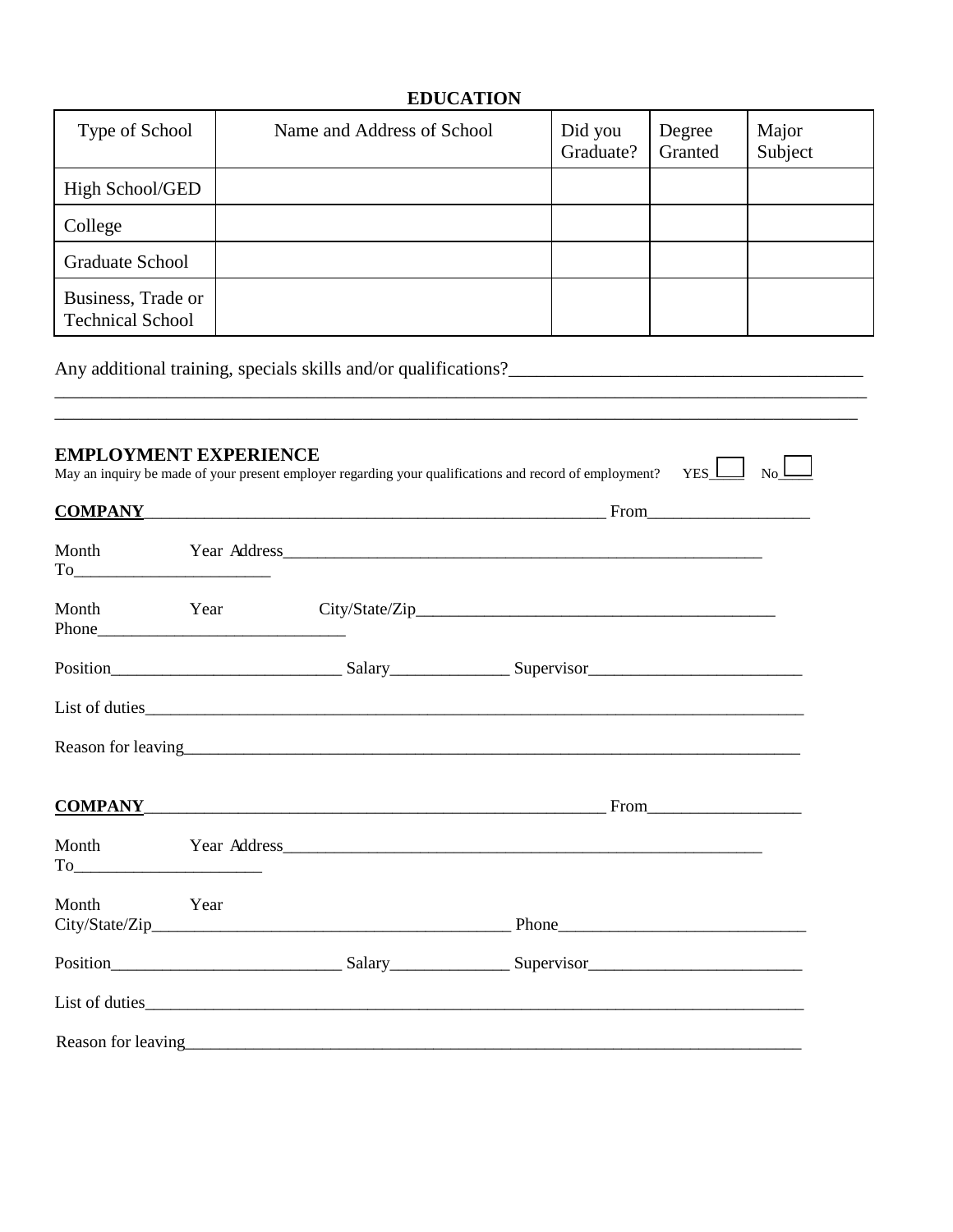| <b>COMPANY</b>                                         |                   | <u> 1999 - Jan James James James James James James James James James James James James James James James James Ja</u> |                |
|--------------------------------------------------------|-------------------|-----------------------------------------------------------------------------------------------------------------------|----------------|
| Month<br>$To \qquad \qquad \overbrace{\qquad \qquad }$ |                   |                                                                                                                       |                |
| Month                                                  | Year              |                                                                                                                       |                |
|                                                        | Position Position |                                                                                                                       |                |
|                                                        |                   |                                                                                                                       | List of duties |
|                                                        |                   |                                                                                                                       |                |

### **REFERENCES**

Give us the names of three people (not relatives or former employers) who can be contacted regarding your character.

| Name       | Address | Phone # | Position | Years<br>Acquainted |
|------------|---------|---------|----------|---------------------|
| ι.         |         |         |          |                     |
| <u>L</u> . |         |         |          |                     |
| J.         |         |         |          |                     |

If you are to be hired by the Company, you will be required to attest to your identity and employment eligibility, and to present documents confirming your identity and employment eligibility. You cannot be hired if you cannot comply with these requirements.

#### AUTHORIZATION

I certify that the facts contained in this application (and accompanying resume, if any) are true and complete to the best of my knowledge. I understand that any false statement, omission, or misrepresentation on this application is sufficient cause for refusal to hire, or dismissal if I have been employed, no matter when discovered by the Company.

I understand that any employment is conditioned on a background check. I authorize the Company to thoroughly investigate all statements contained in my application or resume, and I authorize my former employers and references to disclose information regarding my former employment, character and general reputation to the Company, without giving me prior notice of such disclosure. In addition, I release the Company, any former employers and all references listed above from any and all claims, demands or liabilities arising out of or related to such investigation or disclosure.

I understand and agree that nothing contained in this application, or conveyed during any interview, is intended to create an employment contract. I further understand and agree that if I am hired, my employment will be "at will" and without fixed term, and may be terminated at any time, with or without cause and without prior notice, at the option of either myself or the Company. No promises regarding employment have been made to me, and I understand that no such promise or guarantee is binding upon the Company unless made in writing.

If employed, I also agree to submit to a medical examination or drug test at any time deemed appropriate by the Company and as permitted by law. I consent to such examinations and tests, and I request that the examining doctor disclose to the Company the results of the examination, which results shall remain confidential and segregated from my personnel file. I understand that my employment or continued employment, to the extent permitted by law, is contingent upon satisfactory medical examinations and drug test, and if I am hired, a condition of my employment will be that I abide by the Company's Drug and Alcohol Policy.

I understand that filling out this form does not indicate there is a position open and does not obligate the Company to hire. If hired, I agree to abide by all Company work rules, policies and procedures. The Company retains the right to revise its policies or procedures, in whole or in part, at any time.